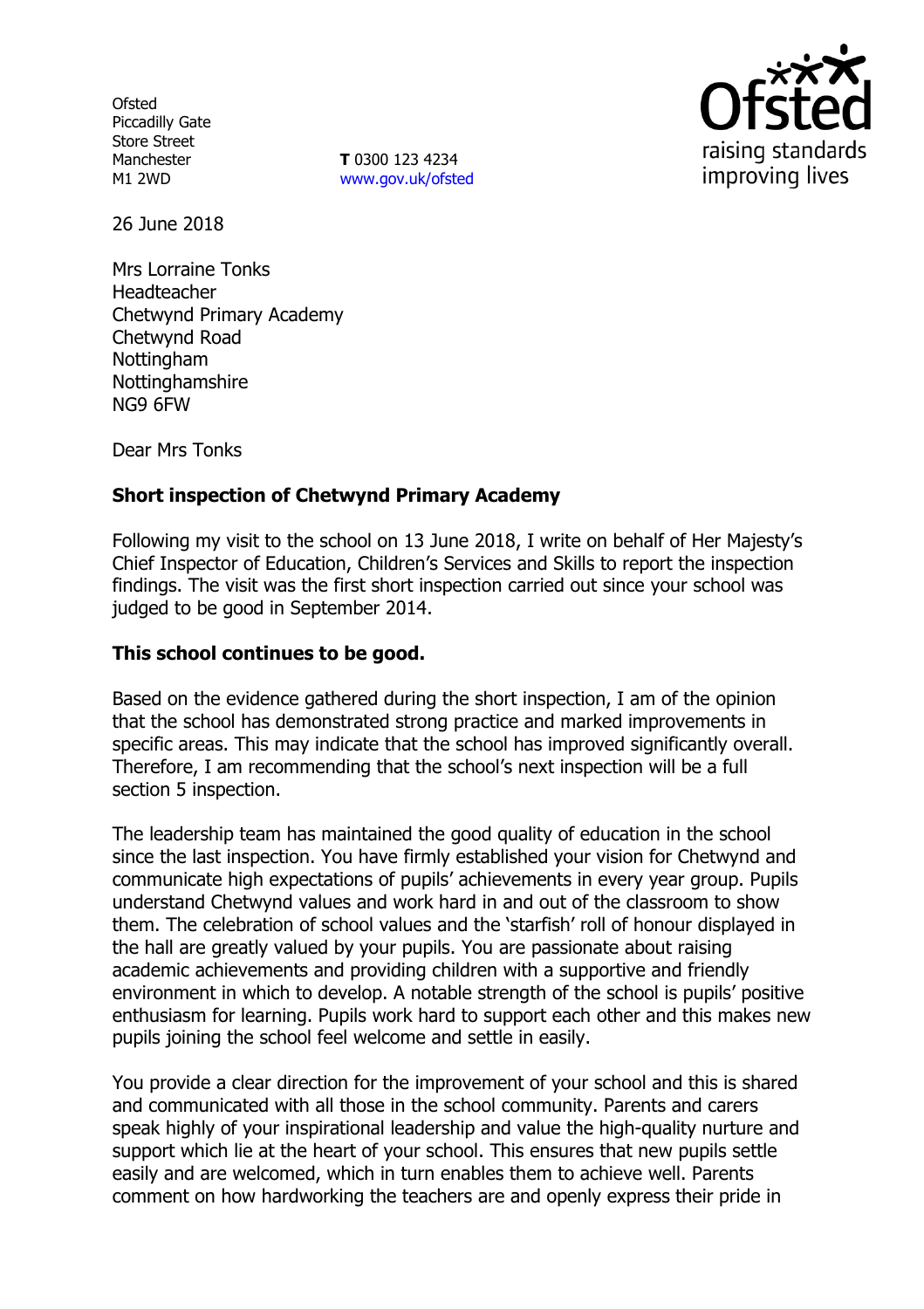

the 'excellent quality of education' which the school offers. Pupils are excited by the new curriculum and the opportunities which you have created to extend their learning outside the classroom.

They are keen to start growing their own food and add more animals to the chickens you already have. Your plans to develop the curriculum further and deepen the mathematics content are taking shape.

Attendance is high and this is testament to pupils' enjoyment of coming to your school. Your belief in what every child can achieve has created a positive learning culture in Chetwynd. As a result, pupils have a can-do attitude, enjoy learning and are openly ambitious. This provides a powerful platform upon which to build for their future successes.

You have established a highly effective senior leadership team and this extends to all leaders in your school, who are openly celebrated as 'champions' in their own right. Your shared experience and mutual respect for each other sets the tone for the cohesive and highly professional standards of the Chetwynd staff. Staff wellbeing is at the heart of your leadership and staff value being a part of the school. Together, you have led improvements in teaching and successfully addressed the areas identified for improvement in the previous inspection. As a result, academic standards have risen throughout the school. You have identified appropriate priorities to continue to improve the school.

Children in the early years make excellent progress from their starting points and this is echoed through each key stage in the school. By the time pupils leave at the end of Year 6, attainment and progress are above the national averages and have been for several years. Teachers are adept at supporting all pupils and this is having a positive impact on pupils' academic achievements. Teaching and learning remain a continual focus and passion for your leadership team.

Governors and trust leaders have an insightful understanding of the school. Their wealth of experience of school governance and wide range of skills provide a sharp strategic focus on the future of the school. They have acted to implement and oversee the recent expansion of the school, creating additional classrooms and places for the growing school roll. Governors support school improvement well and use a range of information about the school to effectively challenge school leaders. They make frequent visits to the school to see first hand the high quality of leaders' work.

### **Safeguarding is effective.**

Leaders, governors and trust directors place a high priority on safeguarding. They ensure that all safeguarding arrangements are effective and records are meticulously kept. Rigorous checks are made on staff's suitability to work with children and governors' monitoring shows their excellent awareness of their own statutory responsibilities. Training is kept sharply up to date. Staff and governors have a thorough understanding of current safeguarding guidance; this includes the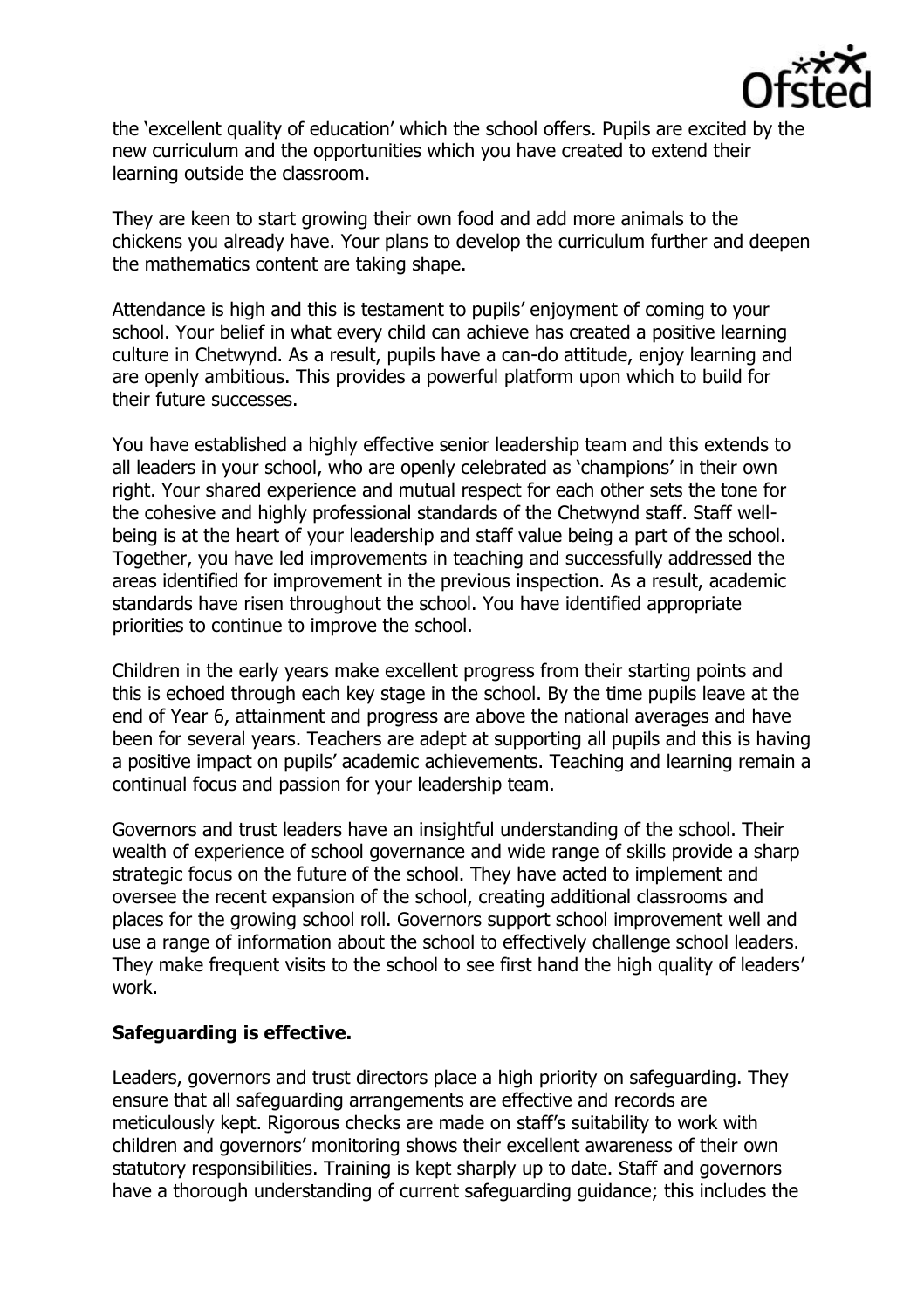

'Prevent' duty and all safer recruitment practices. You make effective use of an online system to record concerns, which means that vulnerable pupils receive help and support quickly. You know your pupils and families well and use established partnerships with external agencies to provide carefully crafted support for the most vulnerable if needed.

Pupils say that they feel safe in school and know how to keep themselves safe when using online technologies. Assemblies and workshops help pupils and parents understand how to manage risks when using the internet and keep a high profile for the school's safeguarding practices. Every opportunity is taken to keep your pupils safe.

# **Inspection findings**

- $\blacksquare$  I looked closely at the actions leaders are taking to raise standards and accelerate progress as pupils move through each key stage in the school. Leaders have ensured that plans to improve the school are sharply focused and place high value on continually raising the quality of teaching. You have set a clear vision for the school and you have the absolute commitment and support of your leadership team. All members of the leadership team monitor and check pupils' progress rigorously. Systems in place ensure that any pupil who is struggling is quickly picked up for support and intervention. This swift action has contributed to a rise in standards in every year group. The school has been successful in embedding the mastery approach to the teaching of mathematics and ensuring that pupils exceed the national averages for achieving the expected and higher standards.
- Leaders have extended this strategy across other subjects and continue to raise the achievements of every pupil. In both reading and writing Year 6 pupils outperform others nationally at the expected and higher standards. Progress in reading is significantly high. Outcomes for children in the early years exceed national averages and this continues through Year 1, where the phonics results are high year on year. Analysis of the school's current information shows that pupils in all year groups are continuing this upward trajectory.
- $\blacksquare$  I looked closely at the quality of teaching throughout the school and the impact it has on pupils' learning. Teachers have excellent knowledge of their subjects and plan lessons which meet the needs of all of their pupils.
- Leaders in school who are specialists in English and mathematics have been integral in driving forward new developments such as the 'Rainbow Grammar' programme and working with colleagues to raise their confidence and skills. Excellent use is made of training partnerships with other schools and teachers are encouraged to share best practice. High-quality marking and feedback helps pupils to improve their work and older pupils explain that this helps them to 'understand what we have done well and makes learning more meaningful'.
- $\blacksquare$  Finally, I looked at the impact of the school's strategy for supporting the achievement of disadvantaged pupils to bring them in line with all pupils nationally. Leaders have established a programme of activities to support this group of pupils and been meticulous in checking the impact which each activity